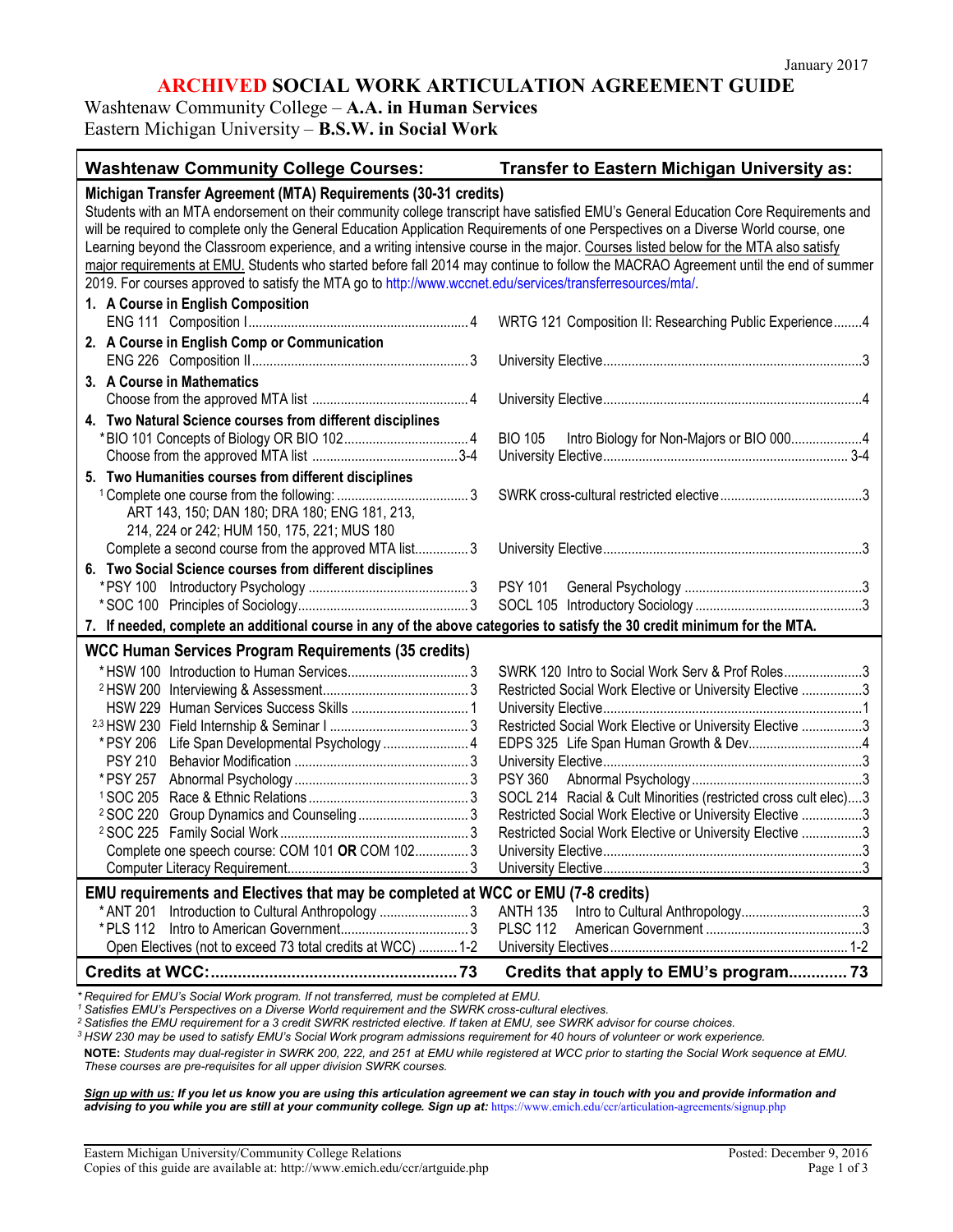# **ARCHIVED SOCIAL WORK ARTICULATION AGREEMENT GUIDE**

Washtenaw Community College – **A.A. in Human Services** Eastern Michigan University – **B.S.W. in Social Work** 

| <b>Admission Process for the Social Work</b>                                                                                                                                                                                                                                                                                                                                                                                                                                                                                                                                                                                                                                                                                                                                                                                                                                                                                                                                                                                                                                                                                                                                                                                                                                        | <b>Completion of the Social Work Program at</b>                                                                                                                                                                                                                                                                                                                                                                                                                                                                                                                                                                                                                                                                                                                                                                                                                                                                                                                                                                                                                                                                           |
|-------------------------------------------------------------------------------------------------------------------------------------------------------------------------------------------------------------------------------------------------------------------------------------------------------------------------------------------------------------------------------------------------------------------------------------------------------------------------------------------------------------------------------------------------------------------------------------------------------------------------------------------------------------------------------------------------------------------------------------------------------------------------------------------------------------------------------------------------------------------------------------------------------------------------------------------------------------------------------------------------------------------------------------------------------------------------------------------------------------------------------------------------------------------------------------------------------------------------------------------------------------------------------------|---------------------------------------------------------------------------------------------------------------------------------------------------------------------------------------------------------------------------------------------------------------------------------------------------------------------------------------------------------------------------------------------------------------------------------------------------------------------------------------------------------------------------------------------------------------------------------------------------------------------------------------------------------------------------------------------------------------------------------------------------------------------------------------------------------------------------------------------------------------------------------------------------------------------------------------------------------------------------------------------------------------------------------------------------------------------------------------------------------------------------|
| Program at Eastern Michigan University                                                                                                                                                                                                                                                                                                                                                                                                                                                                                                                                                                                                                                                                                                                                                                                                                                                                                                                                                                                                                                                                                                                                                                                                                                              | <b>Eastern Michigan University</b>                                                                                                                                                                                                                                                                                                                                                                                                                                                                                                                                                                                                                                                                                                                                                                                                                                                                                                                                                                                                                                                                                        |
| <b>Program Admissions Process:</b><br>The BSW Program has several admissions requirements<br>which are designed to help you to sort out whether or not<br>the social work profession is the right choice for you.<br>1. Overall GPA of 2.3 or higher at time of admission to<br><b>BSW</b> program<br>2. Submission of an application which will be distributed<br>in SWRK 251.<br>3. Completion of 40 hrs. of post-high school volunteer,<br>employment or internship experience in a human<br>service setting.<br>4. Completion of introductory social work courses:<br>SWRK 120 (HSW 100 at WCC), SWRK 200, SWRK<br>222, & SWRK 251 with grades of "C" or higher<br>5. Submission of a reflective essay completed in SWRK<br>251.<br>6. Meet with a BSW advisor to develop a Plan of Study<br>and review progress to date<br>Students may register in SWRK 200, 222 and 251 at EMU<br>while attending WCC in order to complete these courses<br>before starting the professional sequence at EMU. Students<br>receiving financial aid should contact the Financial Aid Office<br>to ask about options for financial aid as a dual-registered<br>student.<br>Enrollment in SWRK course offerings is limited. Apply to<br>EMU early and register for courses as soon as permitted. | <b>Pre-Admission Requirements</b><br>(7 credits)<br><sup>2</sup> SWRK 200<br>Human Diversity & Social Justice3<br><sup>2</sup> SWRK 222<br>Social Welfare Policies & Services3<br><sup>2,3</sup> SWRK 251<br><b>Major Requirements</b><br>(44 credits)<br>Theoretical Bases for Social Work Prac3<br><b>SWRK 315</b><br><b>SWRK 317</b><br>Foundations of Social Work Practice 3<br><b>SWRK 318</b><br>Practice I – Skill Integration Seminar 1<br>SWRK 319W Writing for Agency Practice3<br><sup>1</sup> SWRK 350L2 Generalist SW Pract: Orgs & Communities 3<br>Analysis & Change of Soc Welfare Policy3<br><b>SWRK 405</b><br><b>SWRK 408</b><br>Generalist SW Pract: Individuals & Fam  3<br><b>SWRK 409</b><br>Generalist SW Pract: Groups3<br>Social Work Evaluation & Research 4<br><b>SWRK 430</b><br><b>SWRK 450</b><br>Social Work Practice wi Women & Girls 3<br><b>SWRK 451</b><br>Social Work Practice wi People of Color3<br>Minimum Credits to Graduate:  124<br>Note: If fewer than 73 credits are transferred, additional credits must be<br>completed at EMU to bring the program total to 124 credits. |

*<sup>1</sup> Satisfies the Learning beyond the Classroom general education requirement.*

*2Students may concurrently register in SWRK 200, 222 and 251 at EMU while attending WCC; or take during the spring/summer semester prior to starting the Social Work sequence at EMU. These courses are pre-requisites for all upper division SWRK courses. 3Students will apply for admission to the Social Work program while enrolled in SWRK 251*

**NOTE:** Students in this program are granted a waiver of the University requirement that students may not earn "more than 60 credit hours in one subject area (prefix)." **Students in this program may earn up to (but not exceed) 60 hours in** "SWRK" credit towards graduation. Only "SWRK" courses taken at EMU will count towards the 60 hour requirement.